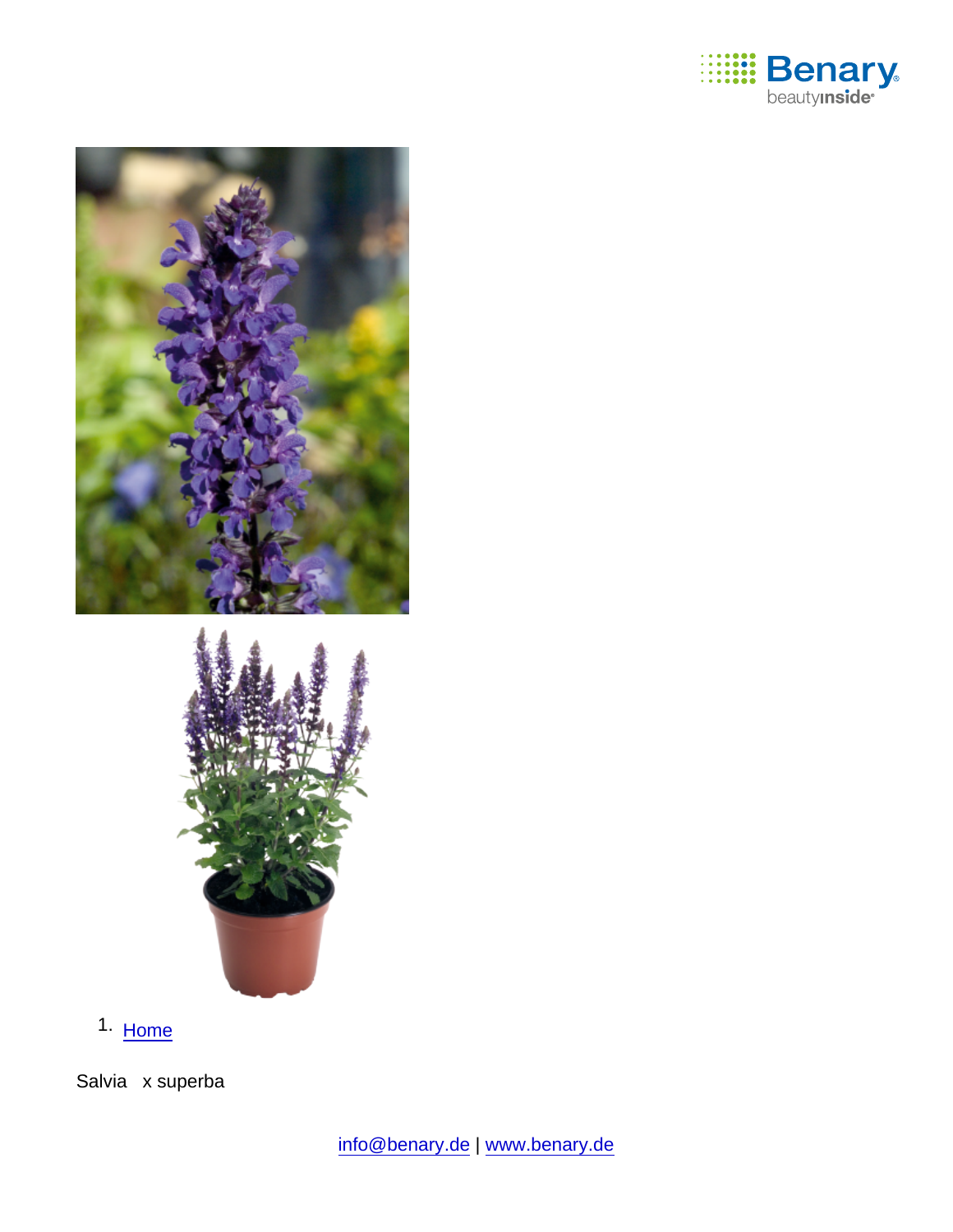

# Adora

- With a dense, clumping habit and a profusion of flower spikes, growers will adore the Salvia Adora
- Deep, violet blue flower petals unfold on upright flower spikes
- What makes this Salvia even more unique are the large number of vibrant blue flowers that occur the first year from seed
- A dense branching habit and multiple flower stems offer a vast array of color from May through June
- This unique specimen is sure to draw attention in the container, as well as the garden
- Flowering early the first year without vernalization, Adora offers growers quick and economical production
- Fits in with annual production in the early spring, and also with traditional flowering perennial production for the later summer months
- Offers unique beauty in mixed combination pots or as border planting in any stylish garden setting
- Pair with Gaillardia Arizona Sun and Lobelia Fan® for a vibrant landscape display

#### **[Bookmark](https://www.benary.com/flag/flag/product/6263?destination&token=oJZpJBcnPAHMqlmmzPb6aTOR9v29MzXiDlvt7RRy_1I)**

[Recommend](mailto:?subject=Benary Salvia x superba &body=https://www.benary.com/print/pdf/node/6263)

#### Print

Crop Time

Spring: 12 - 14 weeks

**Height** 

14 ? / 35 cm

Exposure Sun - Partial shade

Seed Form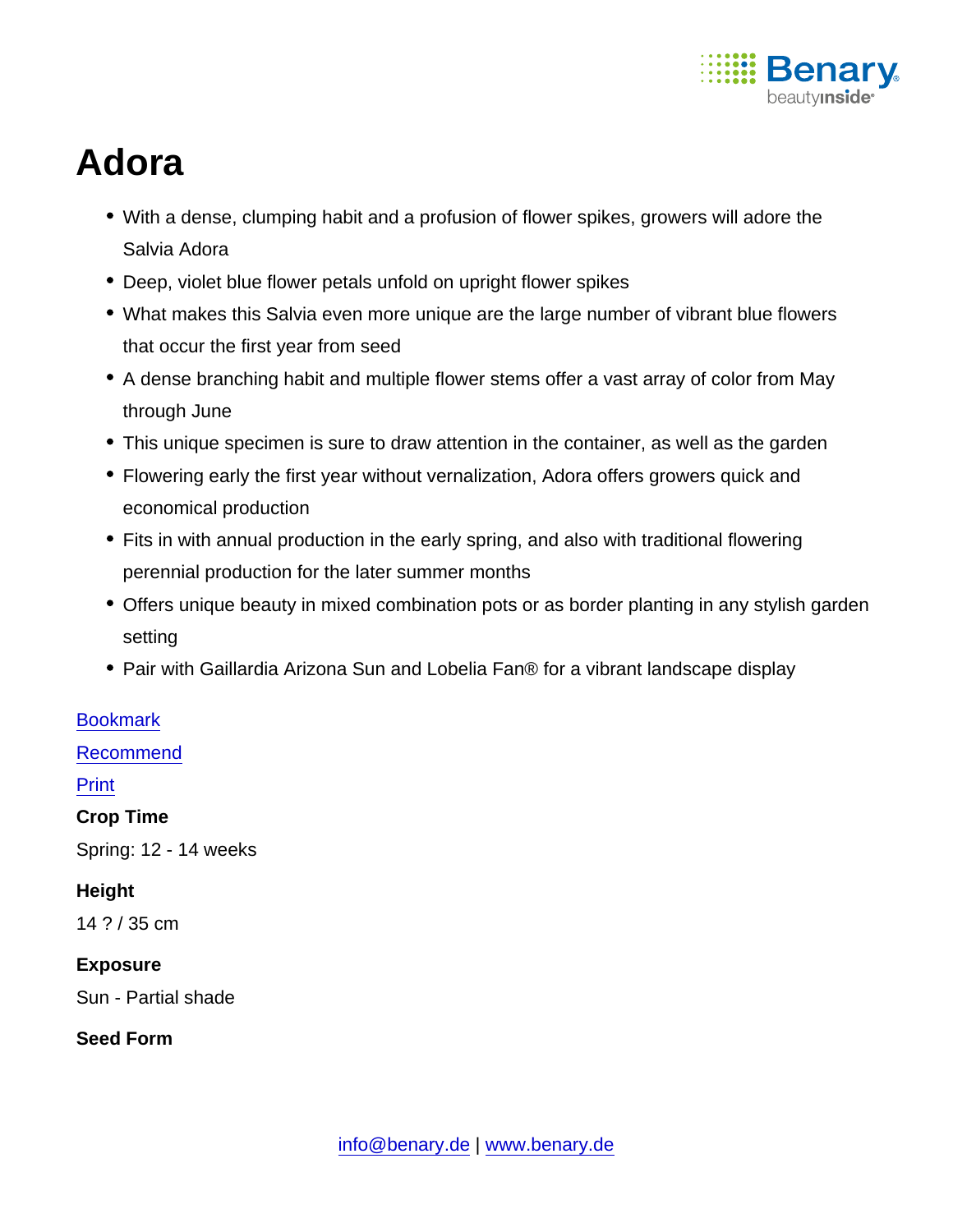

Raw Seed

Heat Zone

 $12 - 1$ 

Hardiness Zone

4 - 7

Best Uses

Bedding, Landscape

# Culture guide

Usage

Pot, mixed combinations, bedding

Sow time

January-March for flowering pots from May onwards; August-October for flowering pots the following year

Sowing method

1-3 seeds per plug

## **Germination**

Germinates in 14-20 days at 70-75 °F (21-24 °C). Cover seed lightly with vermiculite after sowing.

## Growing on

Transplant plugs after 7 weeks. Transplant 1 plug per 4" (10 cm) pot and 2-3 plugs per 6" (15 cm) or gallon pot. Grow on at 60-65 °F (15-18 °C) in a well-drained, alkaline medium. Vernalization is not required for flower initiation.